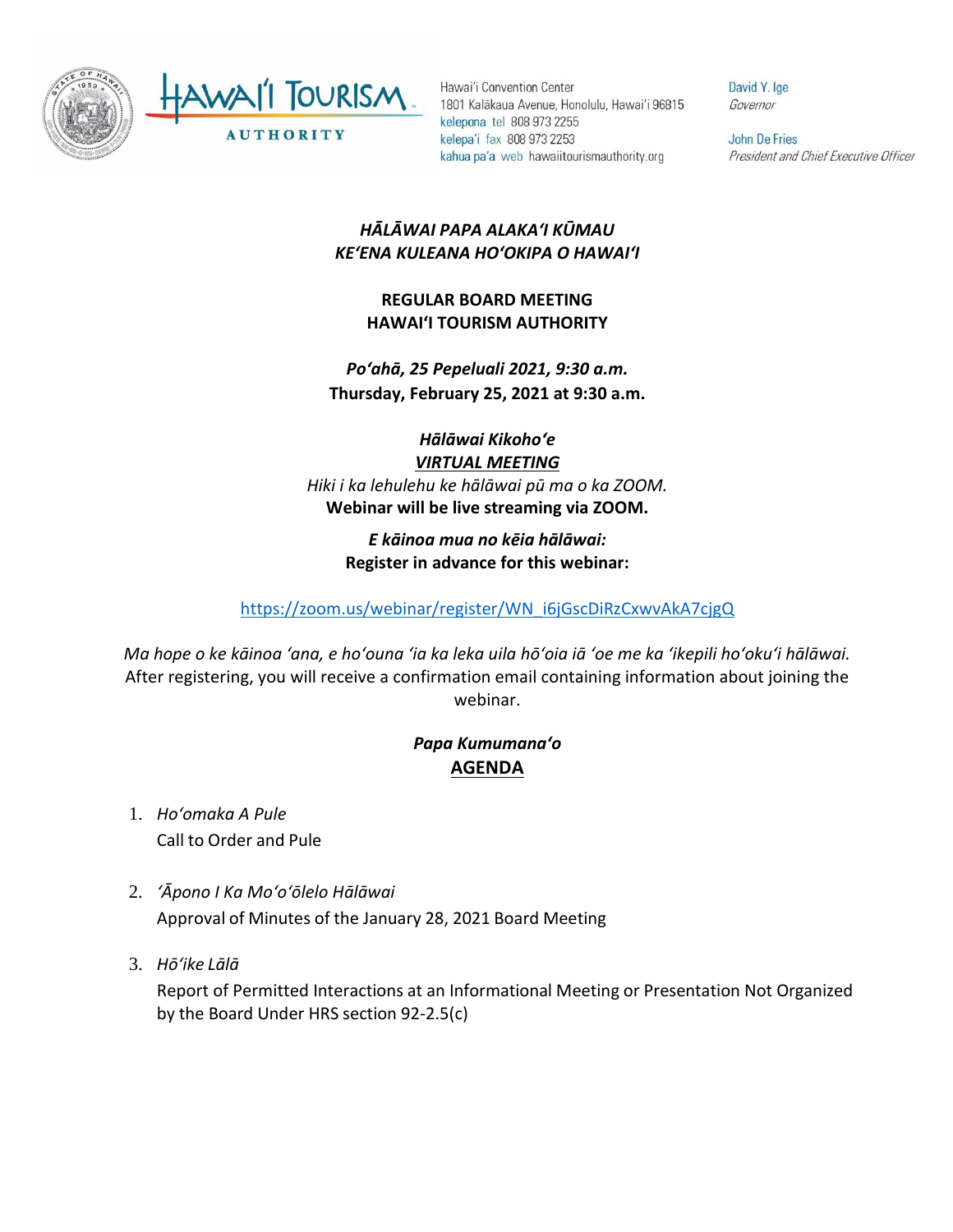

Hawai'i Convention Center 1801 Kalākaua Avenue, Honolulu, Hawai'i 96815 kelepona tel 808 973 2255 kelepa'i fax 808 973 2253 kahua pa'a web hawaiitourismauthority.org

David Y. Ige Governor

**John De Fries** President and Chief Executive Officer

4. *Hōʻike A Ka Luna Hoʻokele*

Report of the CEO Relating to Staff's Implementation of HTA's Programs During January 2021:

- Major Market Management including Destination Marketing Management Services, Global Meetings, Conventions and Incentives (MCI) Program Management Services, Responsible Tourism, Support of State COVID-19 Mitigation Efforts
- 5. *Hōʻike, Kūkākūkā a Hoʻoholo No Ka Papahana Mālama ʻĀina Hoʻokipa o Hawaiʻi Mokupuni* Presentation, Discussion and Action on the Destination Management Action Plan for Hawaiʻi Island
- 6. *Hōʻike ʻIkepili Noiʻi ʻOihana Hoʻomākaʻikaʻi* Presentation and Discussion of Current Market Insights and Conditions in Hawai'i and Key Major Hawai'i Tourism Markets, Including the United States, Japan, Canada, Oceania and Cruise
- 7. *Hōʻike A Kūkākūkā No Ka Wānana Hoʻokele Waiwai ʻOihana Hoʻokipa* Presentation and Discussion of the *Tourism Economic Outlook* from Tourism Economics
- 8. *Hōʻike, Kūkākūkā A Hoʻoholo No Nā Moʻokālā*  Presentation, Discussion and Action on HTA's Financial Reports for January 2021
- 9. *Hōʻike A Ka Hui Noiʻi Loiloi Moʻokālā No Ka Hālāwai 19 Pepeluali 2021* Report of the *Budgetary Review Investigative Committee* of their meeting held on February 19, 2021
- 10. *Hōʻike No Ke Kau ʻAhaʻōlelo 2021 Me Nā Pila Pili I Ke Keʻena* Update Relating to the 2021 Legislative Session and Related Bills Relevant to the Hawaiʻi Tourism Authority
- 11. *Hōʻike A Ka Hui Noiʻi Launa Aupuni A ʻAhaʻōlelo No Ka Hālāwai 1 Pepeluali 2021* Report of the *Legislative and Governmental Affairs Investigative Committee* of their meeting held on February 1, 2021
- 12. *Hōʻike A Ke Kōmike Hokona Kūmau No Ke Kūkākūkā A Hoʻoholo* Report of the *Marketing Standing Committee* with the Committee's Recommendations to Support Various Marketing Proposals, for Discussion and Action by the Board
- 13. *Ho'oku'u* Adjournment